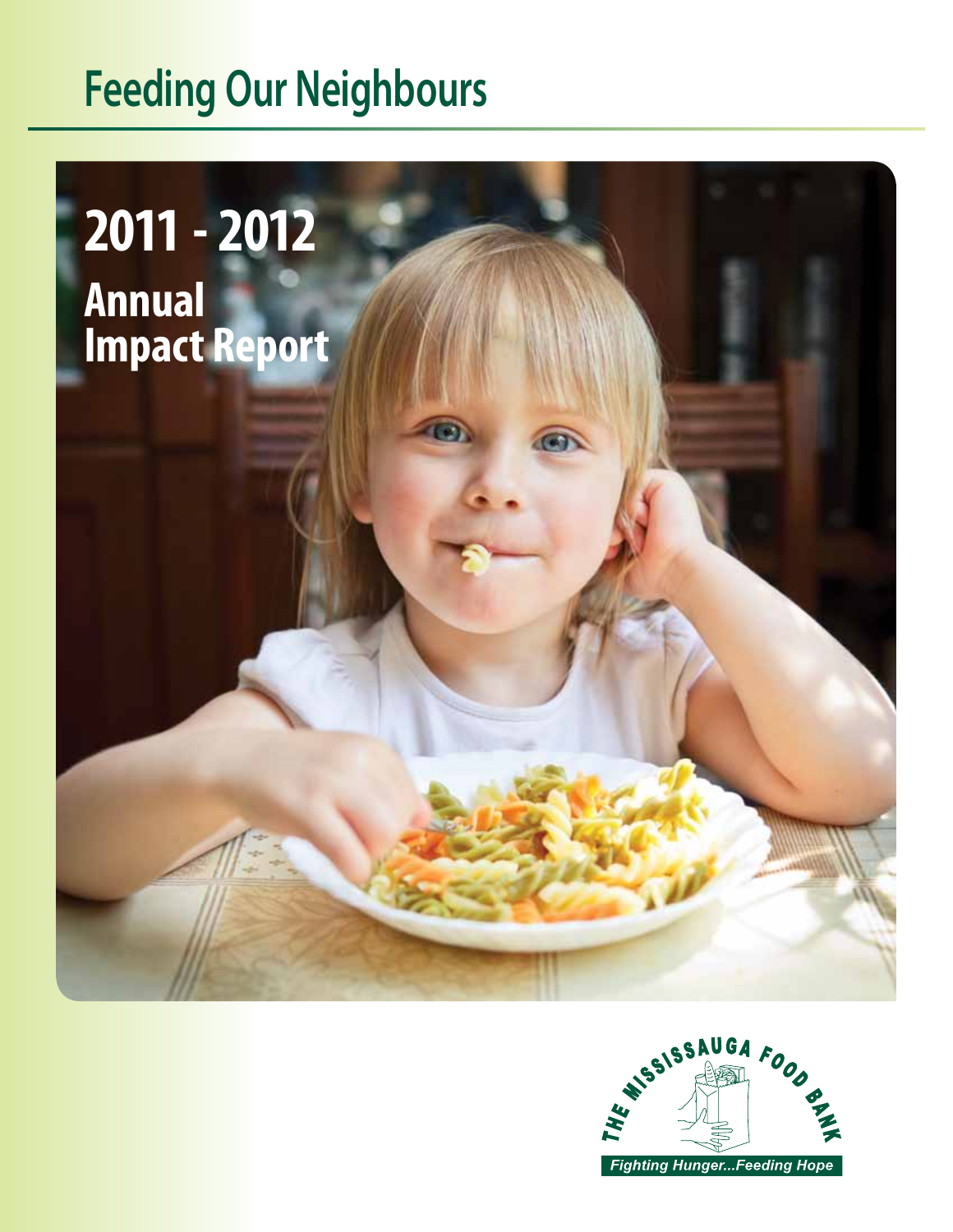Dear Friend of The Mississauga Food Bank,

Recently, I met a young single mom at one of our neighbourhood food banks. For the past year, your generous financial support has provided Katrina and her two-year-old son Pasha with nutritious meals and access to community support programs. Because of you, The Mississauga Food Bank and our neighbourhood partners are helping people like Katrina balance the pressures of work, school, childcare, and mounting bills. Because of you, Katrina is working toward a better life to support herself and her son... breaking the cycle of poverty.

From the bottom of my heart, thank you for being a partner in feeding 65,000 hungry Mississauga neighbours such as Katrina and her son.

As the cost of living continues to increase resulting in growing pressure on families with limited or no incomes, the number of Mississauga families without enough food to eat is rising. In order to meet the increasing needs of these hungry families, we are continually expanding our network of partner agencies to ensure food is available to those who need it. The Mississauga Food Bank welcomed new partner agencies last year for a total of 154 programs that now provide food support in all regions and neighbourhoods across Mississauga.

We aren't just feeding those who are hungry in our community through our neighbourhood food banks, but also through our community kitchens, food pantries, youth drop-in centres, before-school breakfast programs, and shelters. We will continue to expand our agency network by focusing on high-need neighbourhoods and with a priority on feeding hungry children and seniors. **None of this would be possible without your help!**

With your support, we sourced, managed, and distributed 1.95 million pounds of food last year. We are working to assure we have enough of six core food items in stock - fish/meat, fruit, vegetables, beans, soup/stew, and peanut butter – as these are foods most often requested by our clients and agencies. We continue to ensure that the food we distribute is as healthy as possible.

Thank you again for your support and I look forward to another year of partnering together to fight hunger and feed hope for our hungry neighbours like Katrina and Pasha.

Sincerely,

Chris Hatch Executive Director

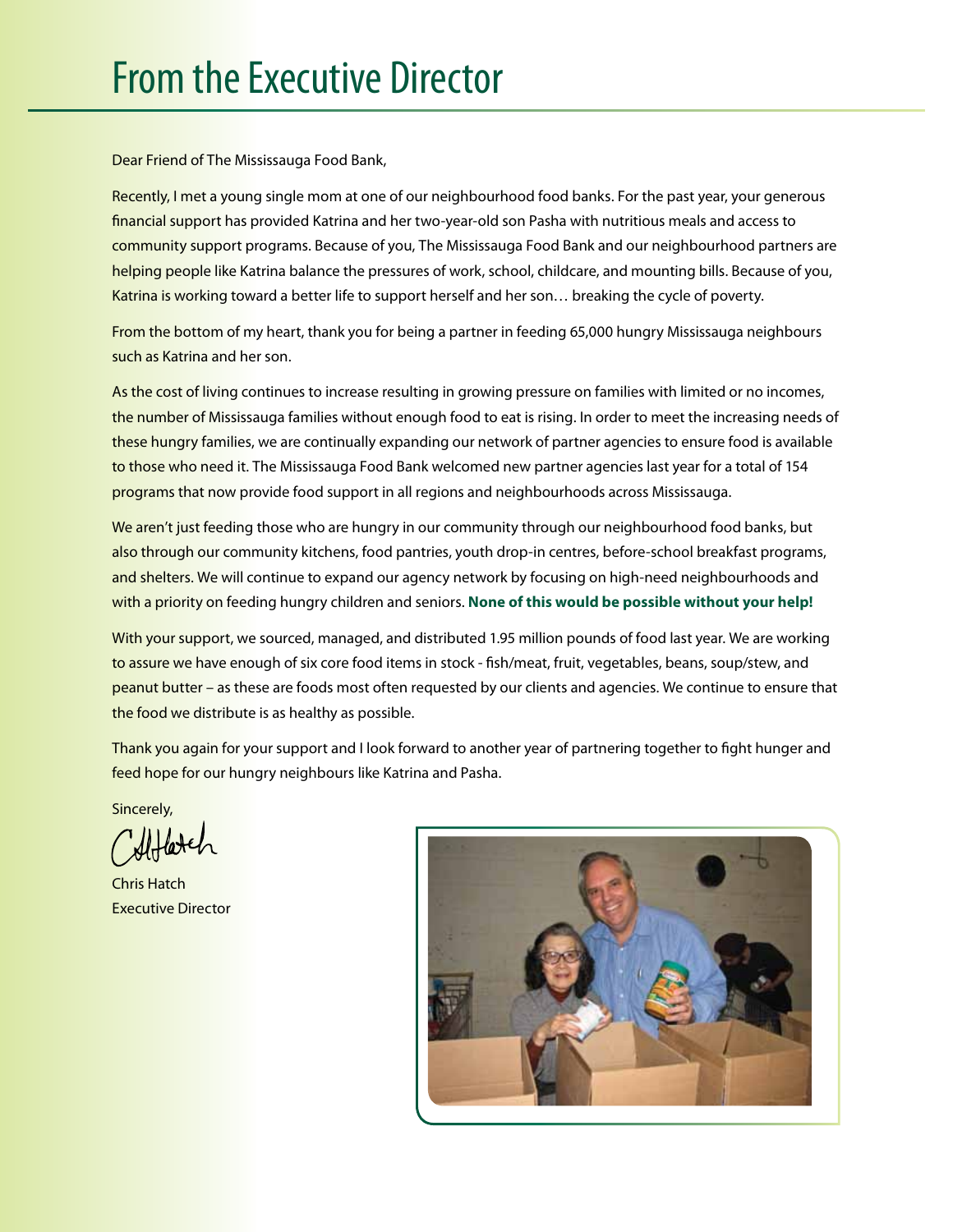## 2011-2012 Statistics



## 2011-2012 Financial Overviews

### **Donations and Income \$909,689**



### **Expenses \$883,952**

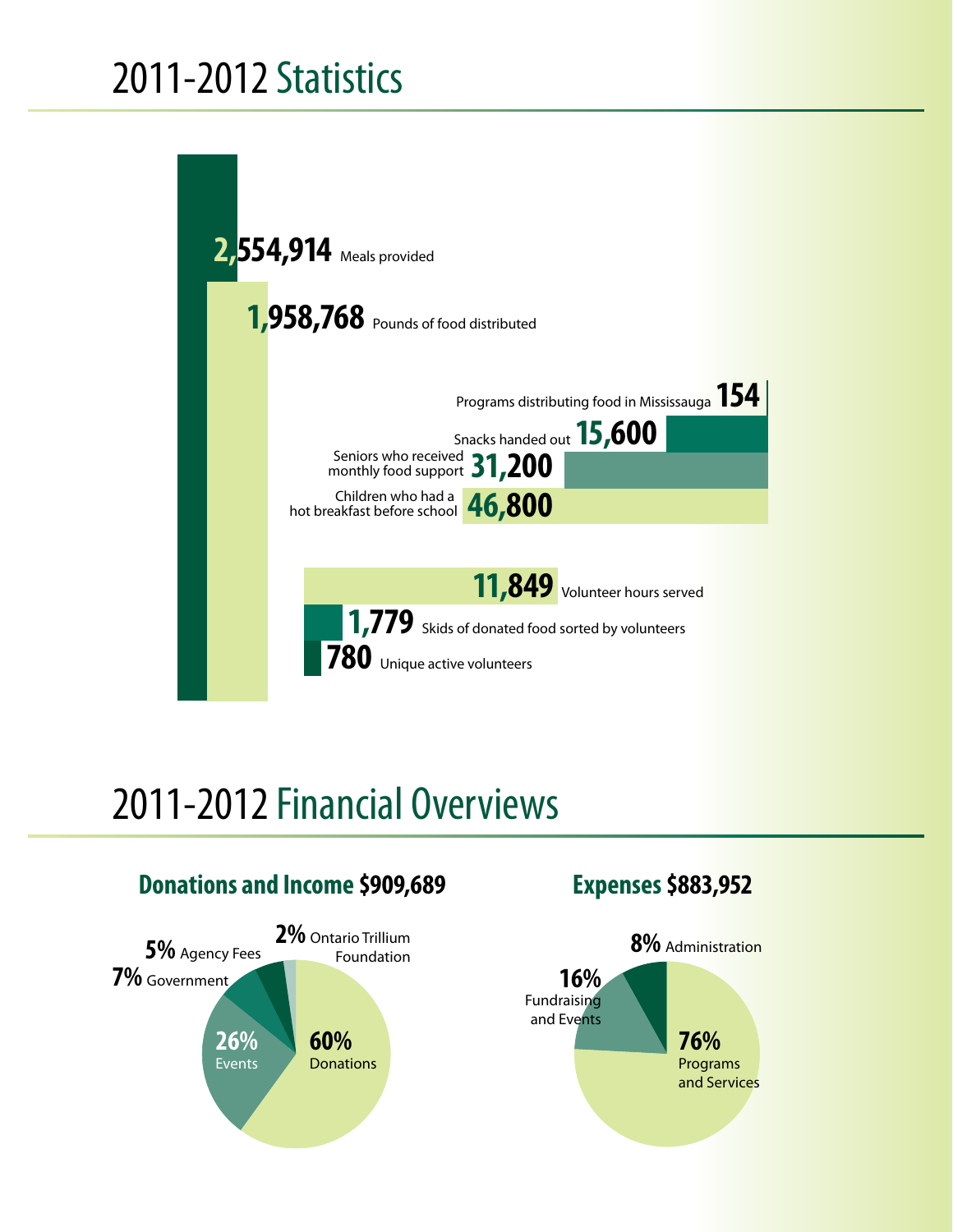## What We Do

The Mississauga Food Bank is the central food distribution program in Mississauga supporting 65,000 clients each month through 154 food programs, including the city's seven neighbourhood food banks. This system allows The Mississauga Food Bank to focus on what we do best – sourcing, managing and distributing food, and in turn allows our partner agencies to focus on what they do best – serving clients. Through this system we are able to fight hunger and feed hope for families, children and seniors in Mississauga who live in poverty.



### How We Work



The Mississauga Food Bank sources, warehouses, and distributes 1.95 million of pounds of food each year. Food is sourced through corporate and individual donations, sponsorships, and our collaborative membership with the Ontario Association of Food Banks and Food Banks Canada. To serve our clients fairly and efficiently, The Mississauga Food Bank has divided the city into a network of service delivery areas corresponding to postal codes. Clients are assigned to a food bank based on the postal code of their current residency. These food banks are autonomous organizations led by staff and volunteers who pick up food, stock shelves and support clients by distributing food and providing personal advocacy services.

### What's Your Part?

One of the amazing things about The Mississauga Food Bank is that it is truly an organization for the community, supported by the community. 93 per cent of our funding comes from community sources, with the remainder coming from the regional government. The Mississauga Food Bank relies on support from the community; and when you support the food bank, you know that you're actually making a difference in the lives of those that need help.

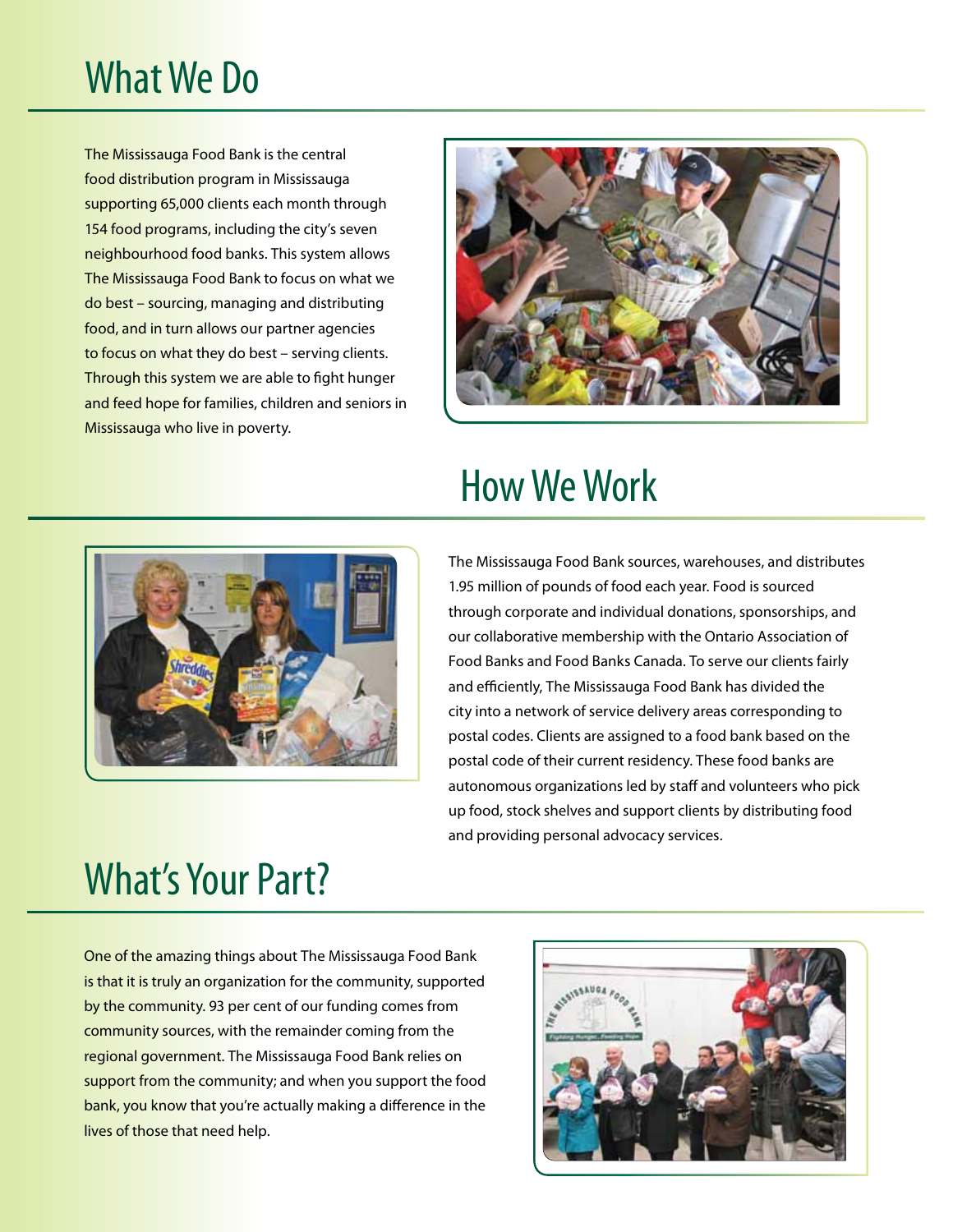### Partner Agencies



#### **Neighbourhood Food Banks**

- The Compass Market Food Bank
- Eden Community Food Bank Battleford
- Eden Community Food Bank Unity
- Malton Food Bank
- Seva Food Bank
- St. Mary's Food Bank Coopers
- St. Mary's Food Bank Dundas

#### **Pantries/Meal Programs**

- Breakfast for Kids (Over 100 programs in Mississauga)
- Deacon's Cupboard
- Halton Recovery House
- Hope Place Women's Centre
- ICNA Relief Canada
- Interim Place
- Malton Neighbourhood Services Pantry
- Our Place Peel
- St. John of the Cross Pantry
- St. Joseph Community Kitchen
- St. Mary Star of the Sea Community Meals
- UTM Student Union Food Bank



#### **The following are our partner agencies through whom we provide food to 65,000 people each month.**

These food programs are charitable organizations led by staff and volunteers who offer a variety of programs, such as:

- Providing 7-10 days' of nutritious food for families once per month
- Sheltering women and their families from violence
- Teaching young moms how to cook nutritious meals
- After-school drop-in programs for at-risk youth
- Providing hot breakfasts to kids before school
- Settlement support and ESL for newcomers to Canada
- Social interaction and conversation for vulnerable seniors
- A holiday breakfast and visit with Santa for low-income children

#### **Snack/Drop-In/Event Programs**

- Active Coptic Seniors in Mississauga
- Breakfast with Santa Foundation
- Canadian Coptic Children's Program
- The Dam
- Erin Mills Youth Centre
- Lakeshore Community Corridor Team
- Laugh, Learn & Play After-School Program
- Malton Neighbourhood Services After-School Program
- Peel Multicultural Council
- Polycultural Immigration and Community Services
- Reach Out Committee
- Square One Older Adult Centre
- Touché Empowerment Services
- Vita Centre
- Women Centre of Peel



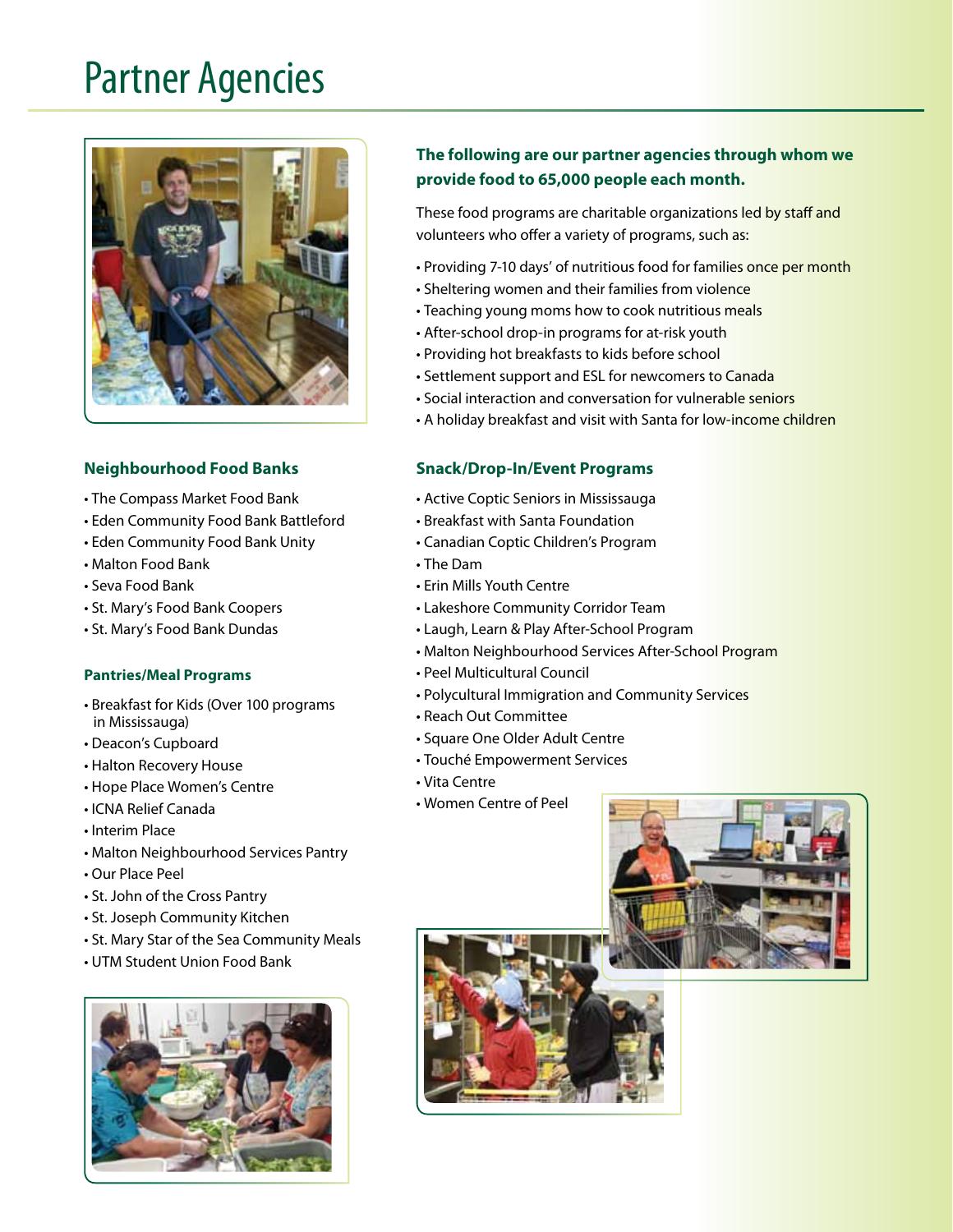**We would like to thank the many individuals and organizations for their commitment to feeding our hungry neighbours this year! The following is a list of those whose donations totalled over \$1,000 in the 2011-2012 fiscal year.** 

#### **Gourmet Society - \$25,000+**



**F** Region of Peel Wonking fon you

**Walmart** 

#### **Connoisseur Circle - \$10,000+**

- Maxxam Analytics
- Mizan
- Tim Hortons Store Owners of Mississauga
- Wal-Mart Canada Bank

#### **Culinary League - \$5,000+**

- 907282 Ontario Inc.
- Frank Fowler Foundation
- GE Commercial Distribution Finance
- Purolator
- Remax Promotions
- Rotary Club of Mississauga West
- Seeker's Hub
- Shaw Direct

#### **Gastronomic Guild - \$1,000+**

- 3M Administrative Services
- Heather Aberle
- Heidi Bischof
- Bell Mobility Creekbank
- Bentall Kennedy Canada
- BMO Life Assurance
- Rita Bloen
- Jane Bonsteel
- Glenn Bragonier
- Ceridian
- Chugh Medicine Professional Corporation
- Contrans Flatbed Group
- CTC Communications
- CTS of Canada
- Daimler Trucks North America
- George Daszkowski
- DataScan
- Ken Dinshaw
- Eaton Yale Company
- Ecometrix
- Wal-Mart Canada
- Ibrahim Elammar
- Jim and Diane Evans
- Fram Building Group
- Susan Gantner
- Roy Gaysek
- Christopher Hart • David Harrison
- Hartwich O'Shea & Cartwright
- HB Group Insurance Management
- IMAX Corporation
- Intuit Canada

· Levi Walk-in Clinic · Lyons Auto Body · Nav Mangat · Maritime-Ontario · Mattamy Homes · Sam McDadi · Sue McFadden · Mercury Mortgages · Migo Media · Mississauga Honda · Morguard Residential · David Mosley · Nestle Canada

*"Cram the Cruiser"* · Carolyn Parrish · PepsiCo Foods · Porsche Cars Canada · Precise Parklink

- Gwen Kenyon
- Kiwanis Club of Mississauga South
- Kraft Canada
- Mississauga Credit Valley Lions Club
- Nissan Canada
- Norampac-Vaughan
- PepsiCo Foods
- Pepsi-QTG Canada
- Jim Milne
- Philip Mostowich
- Laura Paton
- Neils K Pedersen
- Port Credit Community Foundation
- Kuljit Rai
- RBC Financial Group Areawide
- RBC Foundation
- Redeemed Christian Church of God
- Retired Women Teachers of Ontario
- Bruce Rodgers
- Catherine Rowe
- Roy & Patricia Pullen
- Wes & Mary Scott
- Scotts Canada
- Shoppers Drug Mart Specialty Health Network
- Stackpole Powertrain
- Steelworkers Humanity Fund
- UPS Canada
- Elizabeth & Gary Ward
- Dr. Stanwick Lam Watt

· Qster Productions

· Smucker Foods · Sobeys

*"Bag Hunger"*

· St. Mary's Food Bank

· Rotary Club of Mississauga Meadowvale

· Tim Hortons Store Owners of Mississauga

· Sedona Developments Group · Smart Centres Management

*· 'Twas the Bite Before Christmas* · Vandyk Commercial · Waste Management

*· Whole Foods Market Square One -* 

 *3rd party events are listed in italics.*

· Yuan Ming Supermarket · YUM! Restaurants

· Rogers

- W.V. Wilkinson
- Wee Yeo

#### **The following is a list of those whose gifts as sponsors, event ticket purchasers, or 3rd party fundraisers totalled over \$1,000 in the 2011-2012 fiscal year.**

*· OPP Auxiliary - Port Credit Detachment* 

- · Acosta Canada
- · Argo Park Developments
- · BDO Canada
- · Cantabile Developments
- · George Carlson
- *· CBC Sounds of the Season*
- · Century Group
- · Chanchlani Foundation
- · ConAgra Foods
- · Derrydale Golf Course
- · Embee Properties
- · Fram Building Group
- · FundSERV
- · General Mills Canada
- · Glen Schnarr & Associates

· Hamount Investments · Kruger Products · Amarjot Lamba

· Greater Toronto Apartment Association

We apologize for any errors or omissions to this list. List was accurate at time of printing.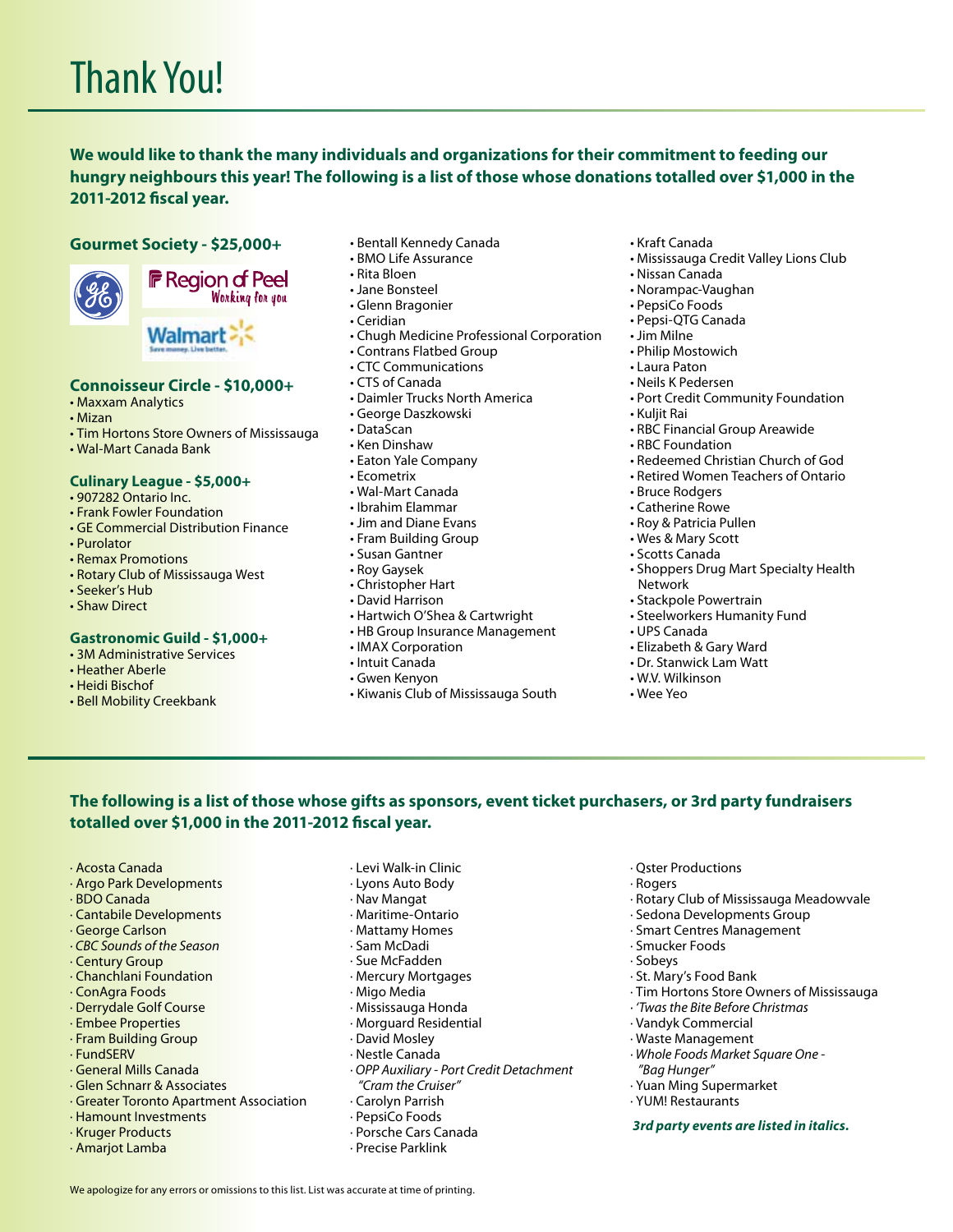**The following is a list of the top food donors (in pounds) who gave during the 2011-2012 fiscal year.**

#### **Top 5 Corporate Food Donors**

| <b>Alternative Processing Systems</b> | 286,040 |
|---------------------------------------|---------|
| Sobeys Distribution                   | 157,871 |
| Maple Leaf Foods                      | 12,494  |
| ConAgra Foods                         | 11,135  |
| La Siembra Co-op                      | 8,940   |

#### **Top 5 Food Drives**

| <b>OPP Auxiliary</b>   | 49,690 |
|------------------------|--------|
| Spring H.O.P.E.        | 22,780 |
| Kuehne Nagel           | 16,951 |
| <b>Wal-Mart</b>        | 11,174 |
| <b>Fundtastic Fund</b> | 10,451 |

#### **Top 5 Public Food Collectors**

| <b>Fire Stations</b> | 85,255 |
|----------------------|--------|
| <b>Metro Stores</b>  | 42,237 |
| No Frills Stores     | 31,333 |
| Loblaw Stores        | 23,932 |
| Longo's Stores       | 19,779 |
|                      |        |





### Food Sources